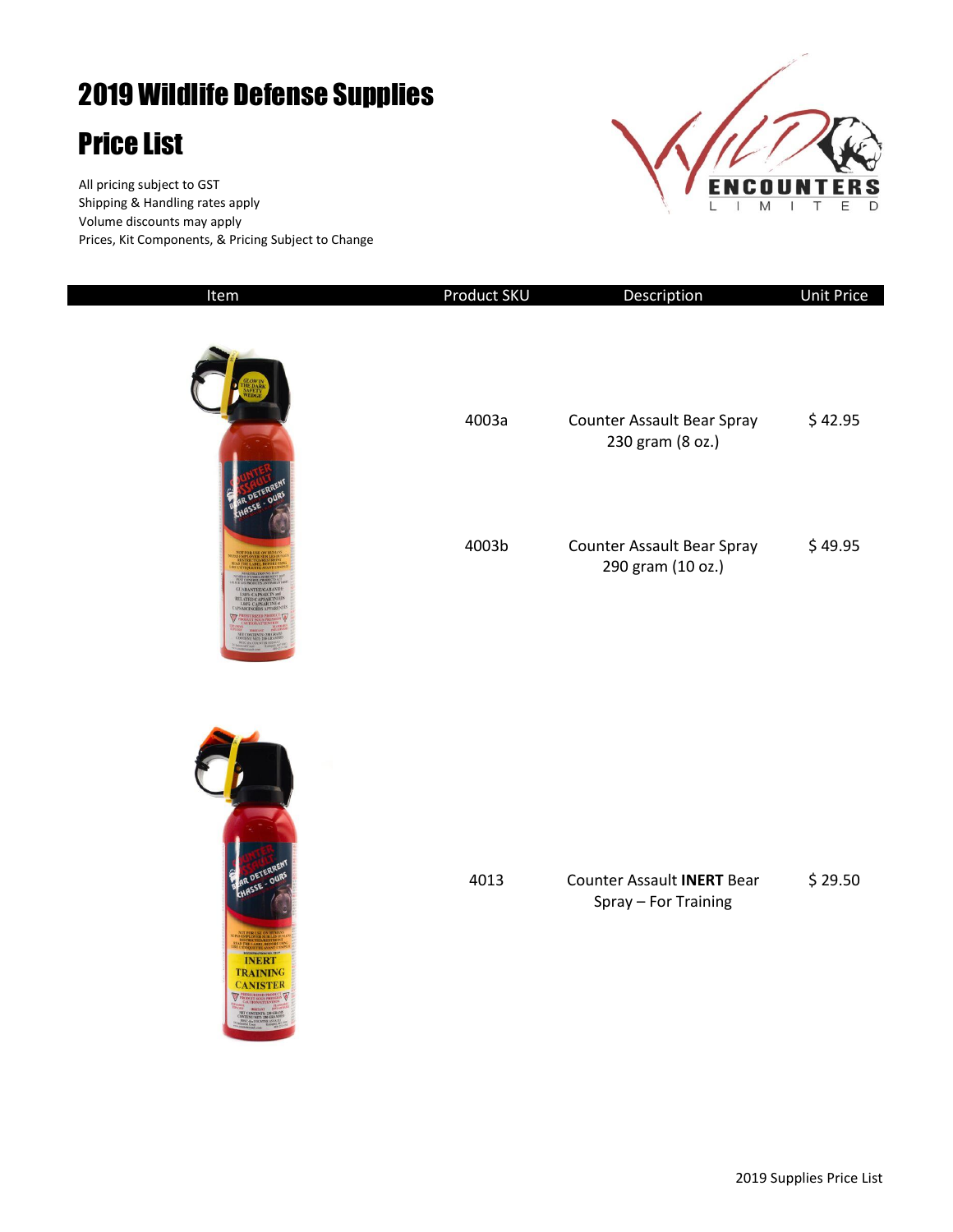| Item     | Product SKU | Description                                                                                                                                                                                                                                                                          | <b>Unit Price</b> |
|----------|-------------|--------------------------------------------------------------------------------------------------------------------------------------------------------------------------------------------------------------------------------------------------------------------------------------|-------------------|
| icreamer | 4017        | <b>PERSONAL BEAR KIT</b><br>Small Bear Safety Kit<br>with double launcher<br>c/w<br>Air Siren<br>230 gram (8 oz.) Bear Spray<br>Small Dry Box<br>Record Double Shot Launcher<br>Pyrotechnic Scare Cartridges<br>15mm Blanks<br>Note:<br>option to upgrade launcher to<br>6mm or .380 | \$135.50          |



## 4010a **INDUSTRIAL BEAR KIT** Large Bear Safety Kit with double launcher c/w Air Siren 230 gram (8 oz.) Bear Spray Small Dry Box Record Double Shot Launcher 2 Boxes of Pyrotechnic Scare Cartridges 15mm Blanks **Note:**  option to upgrade launcher to 6mm or .380 \$179.50



| 5100 | Record Single Shot Launcher | \$38.75 |
|------|-----------------------------|---------|
| 5101 | Record Double Shot Launcher | \$49.75 |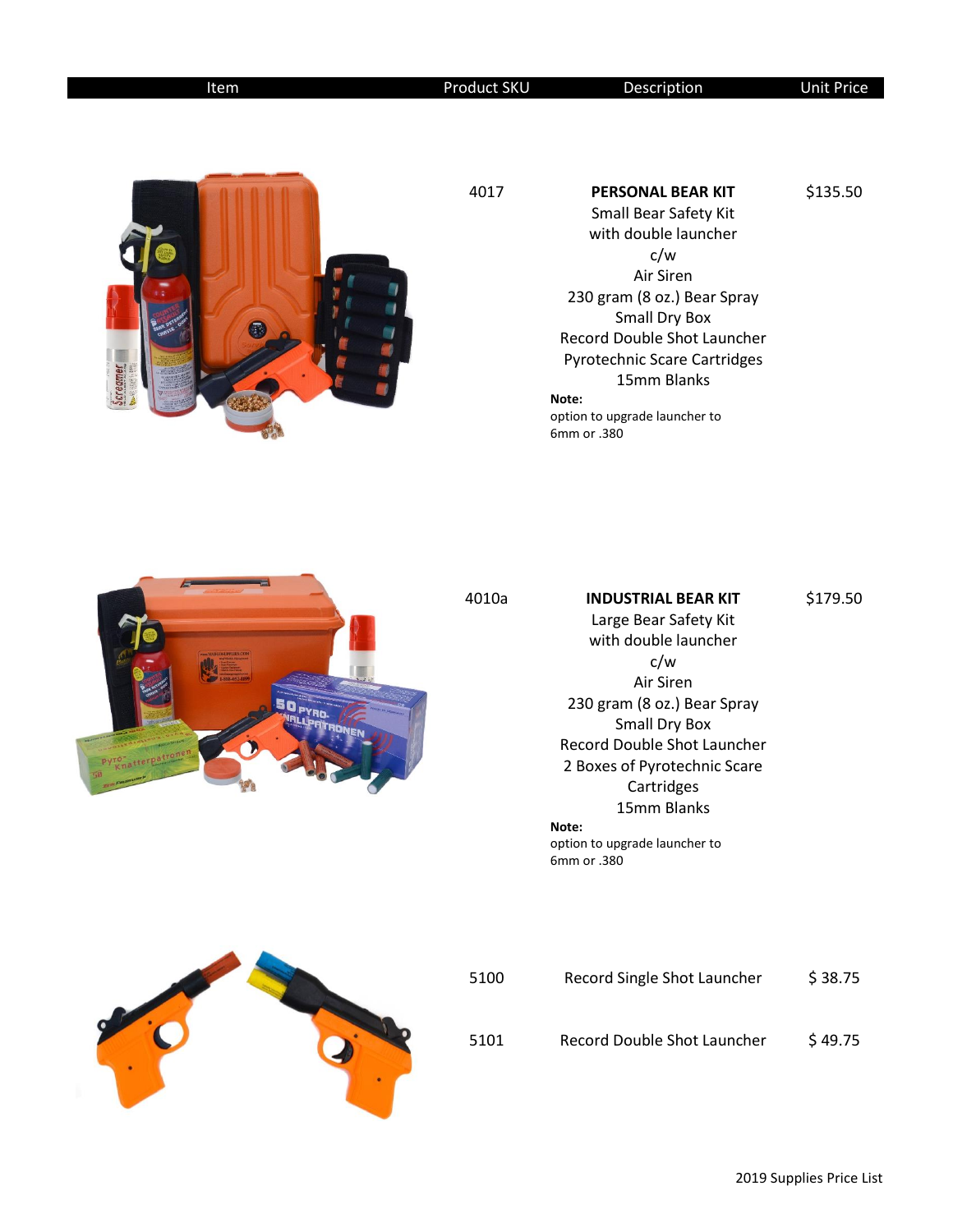| Item           | Product SKU | Description                                                                                                                                                                                                   | <b>Unit Price</b> |
|----------------|-------------|---------------------------------------------------------------------------------------------------------------------------------------------------------------------------------------------------------------|-------------------|
|                | 5400        | RG-46 Seven Shot Revolver<br><b>Blued Launcher</b><br>Note:<br>a variety of different 6mm and .380<br>scare launchers are available in blue or<br>nickel finish. Inquire for price list and<br>other details. | \$157.75          |
| ADE IN GERMANY | 6000        | Bangers (50 rounds)                                                                                                                                                                                           | \$28.25           |



| 6001 | Screamers (50 rounds) | \$28.25 |
|------|-----------------------|---------|
|      |                       |         |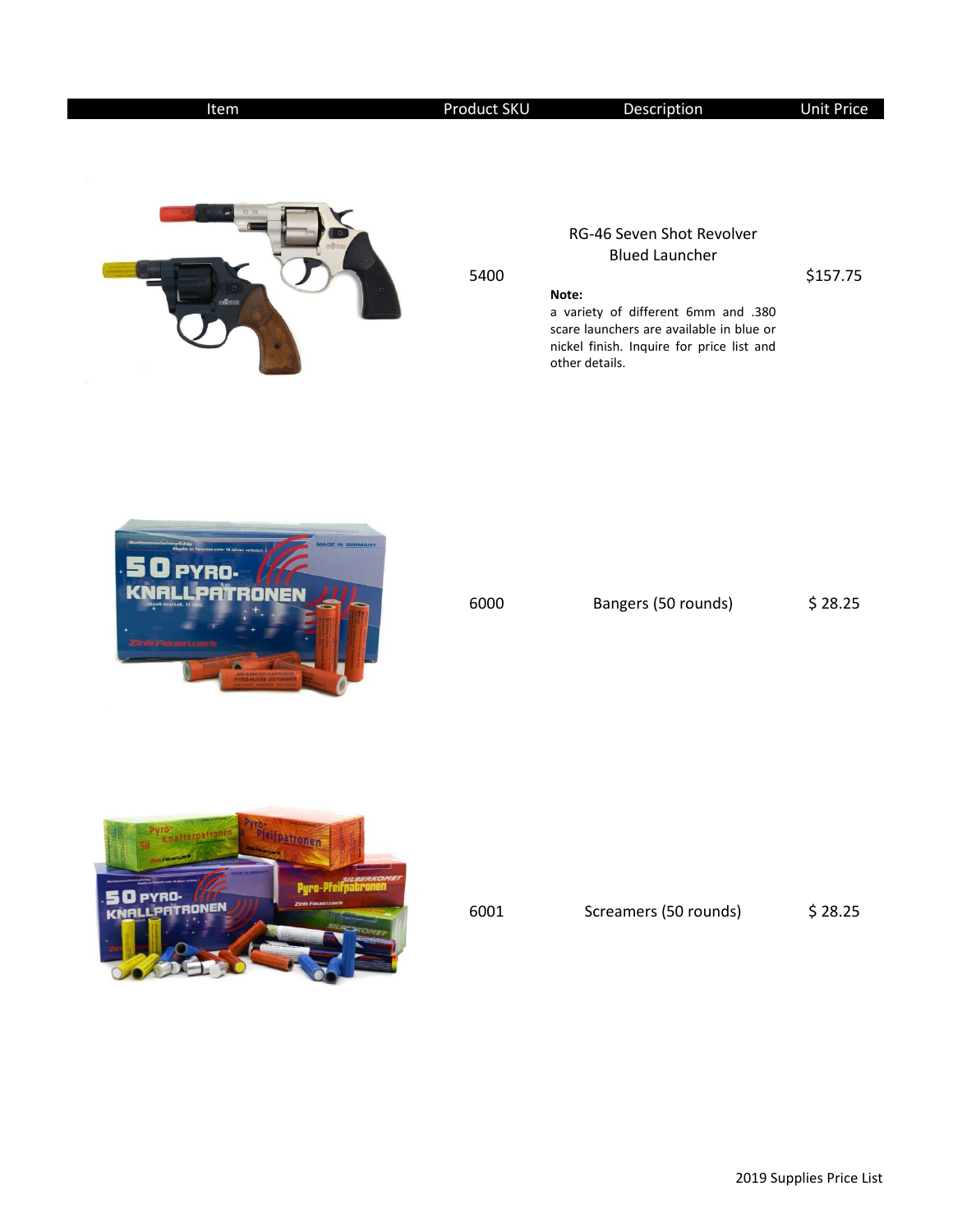| Item                                                        | <b>Product SKU</b> | Description                                | <b>Unit Price</b> |
|-------------------------------------------------------------|--------------------|--------------------------------------------|-------------------|
|                                                             | 6050               | Sellier & Bellot 6mm Blanks<br>(50 rounds) | \$9.25            |
| <b>12 GAUGE SCARE CARTRIDGES</b><br><b>JANGER - EXPLOSE</b> | 6600               | Shellcrackers (25 per box)                 | \$45.95           |
|                                                             |                    |                                            |                   |



## **Ultra Portable Electric Fence**

| 3090 | 15'x15' weighs 40lbs. Fence Kit<br>(225 square feet)  | \$395.00 |
|------|-------------------------------------------------------|----------|
| 3091 | 40'x40' weighs 50lbs. Fence Kit<br>(1600 square feet) | \$465.00 |